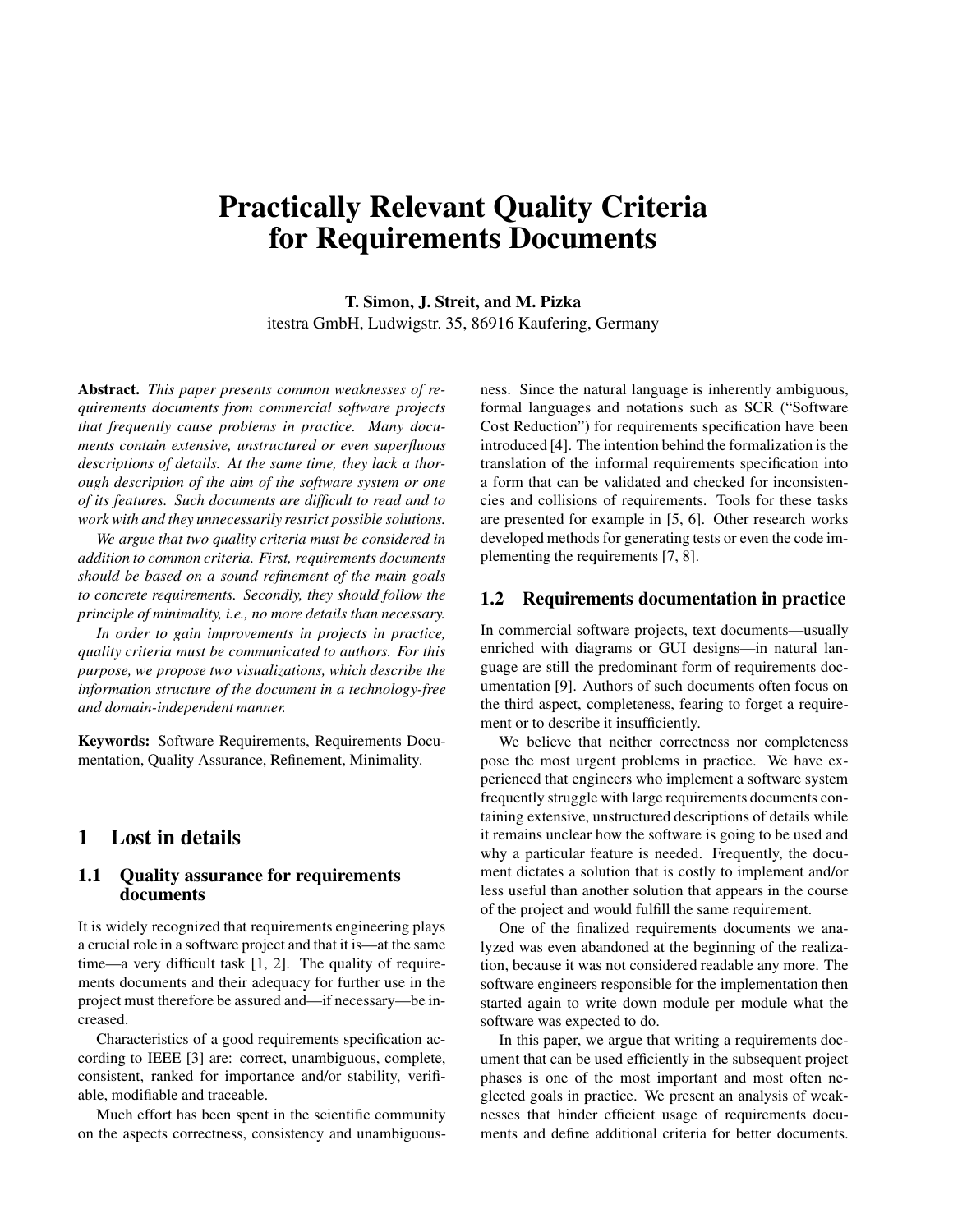| Use Case: Editing a data item |                          |                        |
|-------------------------------|--------------------------|------------------------|
| 1.                            | The actor chooses one.   | The system selects the |
|                               | data item from the list. | item.                  |
| 2.                            | The actor chooses        | The system opens a     |
|                               | "Edit item".             | dialog for editing the |
|                               |                          | item.                  |
| 2a.                           | The actor enters val-    | The system stores the  |
|                               | ues and confirms.        | entered values.        |
| 2 <sub>b</sub>                | The actor enters val-    | The system asks back   |
|                               | ues but does not con-    | whether the changes    |
|                               | firm.                    | shall be abandoned.    |
| 2ba.                          | The actor<br>$con-$      | The system stores the  |
|                               | thus<br>firms and        | entered values.        |
|                               | approves storage of      |                        |
|                               | the changes.             |                        |
| 2bb.                          | The actor negates and    | The system discards    |
|                               | thus disapproves stor-   | the changes and does   |
|                               | age of the changes.      | not store the entered  |
|                               |                          | values.                |

**Table 1. Use Case describing trivialities**

Finally we introduce two visualizations of the information structure in a requirements document that make it easier to explain the quality criteria and possible weaknesses to authors.

## **2 Typical weaknesses of requirements documents**

In the following we present weaknesses of requirements documents we have frequently encountered in commercial projects. The examples are taken from an in-depth analysis of information system requirements documents from six projects, involving four companies from three different domains, and altogether comprising approximately 1.500 pages. For confidentiality reasons the examples were slightly modified; their core however remains the same. Note that some of the described weaknesses are related, so a sharp distinction is not in all cases possible.

*Trivialities.* Almost all documents contain lengthy descriptions of commonly known issues.

In table 1, a Use Case scenario description taken from one of the analyzed documents can be seen that mainly describes how editing a data item in the system can be aborted. This is an example of a common feature which in most cases does not have to be specified further in detail. Therefore the lengthy description could be easily summarized with one sentence "The scenario can be aborted by the user at any time. The system asks for confirmation".

Trivialities may appear just as a waste of effort but not really as harmful. However, they artificially inflate the size of requirements documents. Lengthy documents are not only harder to read and to maintain, but are also susceptible to inconsistencies and errors, as it is more difficult to retain the overview. It thus becomes more likely that information added to the document conflicts with already existing information.

*Information out of scope.* We repeatedly identified sections of requirements documents containing information that does not add any value to the description of the system to be build.

In one case, the document contained the following statement:

*Department X is responsible for entering the data into the system.*

This information is superfluous. The business process had already been described based on roles. The assignment of responsibilities to departments should not be part of a software requirements document. Even worse, the sentence triggered a discussion between the departments about the responsibilities, as they feared that such a statement in an approved document could be used to shift responsibilities from one department to the other.

Information out of scope also unnecessarily increases the size of the document, and we have seen in the previous section that this is to be considered problematic. Additionally, such information may lead to irritations and unnecessary struggles.

*Thinking in solutions.* Another frequent defect is the description of solutions or products where a description of the problem to be solved would be appropriate.

The following excerpt represents this flaw:

*The user shall be notified when another user attempts to edit the same data. The server must inform the client software using a push-mechanism.*

The second sentence clearly describes an implementation decision. What the author actually wanted to express is that no user interaction shall be needed for getting the notification. Using a push-mechanism in the client-server communication is one but not the only solution, and the choice should normally be made during software design (unless there is another reason to prefer one architecture, for example an existing software landscape).

Describing a solution obscures the actual problem to be solved to the reader. This is problematic if the solution turns out to be difficult, costly or impossible to implement, or if there are better solutions the author had not thought of. Provided with a description of the problem, a software engineer who reads the requirements document can propose alternatives. Without such a description, he or she can only guess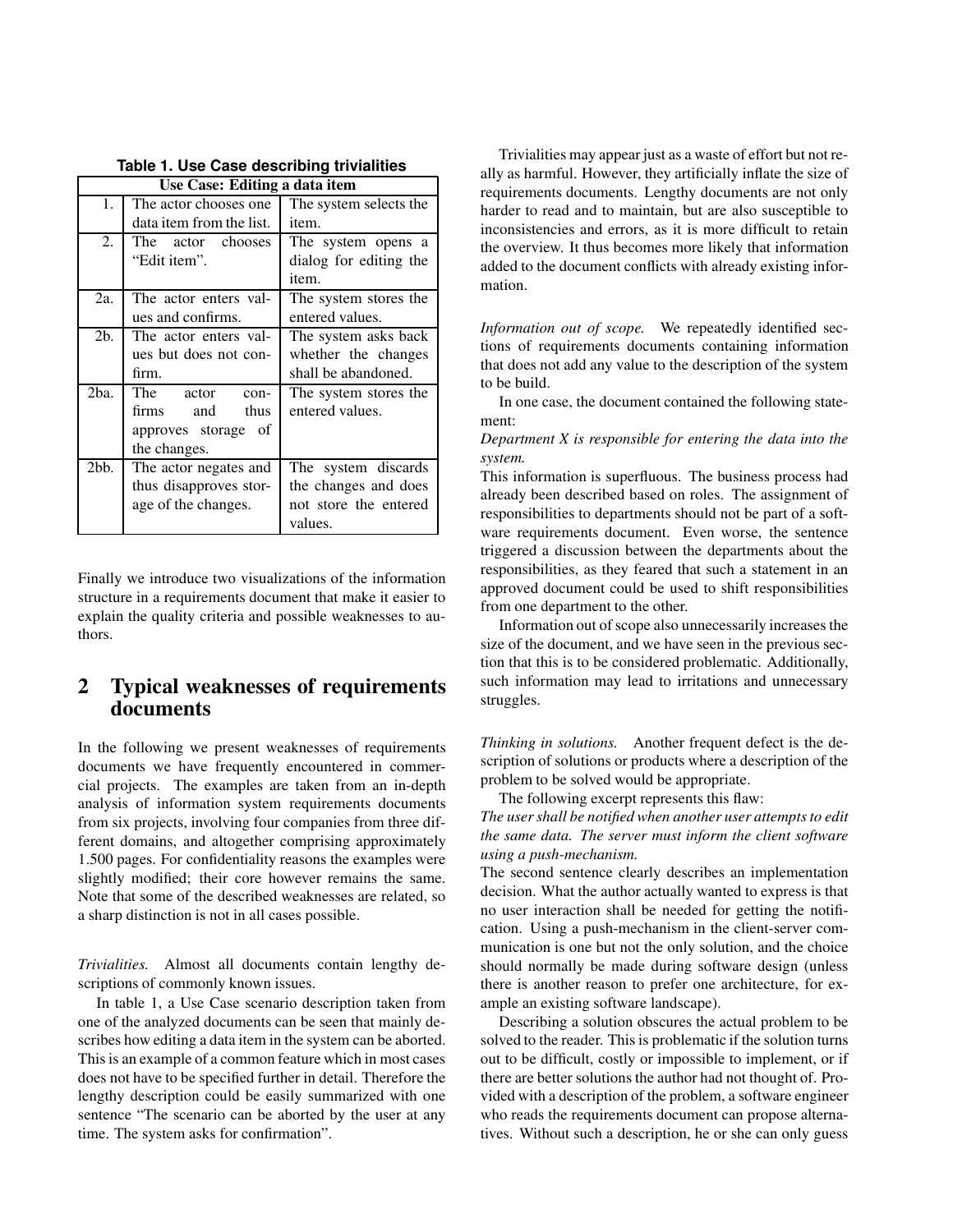what the intentions of the author were. Needlessly complex, clumsy and expensive software is the result of this weakness.

*Pinpointing details.* Often, authors pinpoint details that unnecessarily complicate the implementation, i.e., an equally well or better suited solution would be possible at equal or lower cost. This weakness is related to "Thinking in solutions", however, its root is not the missing problem description but just a needless detailing.

An example that represents this common flaw is hidden in the following description of a data field taken from on of the analyzed documents:

#### *There are 5 different values to choose from.*

A closer investigation revealed that only two values were currently known and in use. The other three were planned as placeholders for later extensions. The restriction to five values is however completely unnecessary, as this field would probably be implemented as an enumeration of  $n$  values anyway, and adding three new values entails the same cost as adding ten of them. Furthermore, additional code is needed to limit the number of entries to five. Instead, it would have been better to state that two values were currently known and that an extension should be possible. This way, a solution that increases the extensibility of the system and decreases its development cost at the same time could have been implemented.

*Lacking rationale.* Many requirements documents fail to describe what shall be achieved with the software or one of its particular features. Note that in contrast to the "Thinking in solutions" defect, the concrete requirements in these documents may be described at an appropriate level of detail.

The following example extracted from one of the analyzed requirements documents represents this frequent weakness:

#### *The content of the database table SHARES AMOUNT has to be exported to a Microsoft Excel spread sheet.*

The context and the rationale explaining why spread sheets at all or why spread sheets of this specific vendor should be used was lacking. The developers later faced the problem that Microsoft Excel spread sheets can only contain up to 65536 rows and the number of rows in the database table exceeded this number. Because the document also did not mention what the resulting spread sheet is used for, the developers were not able to implement an appropriate solution based on the available information. Due to a scheduled meeting with the stakeholders it turned out that the spread sheet was determined only to be printed and handed to the analysts as a report. If this information had been contained in the requirements document, they would have been able to develop an alternative solution, such as a PDF export, providing the same or an even better result.

Lacking rationale in the requirements documentation is problematic for several reasons. First, it usually makes the document more difficult to understand for persons not familiar with the subject. Secondly, it makes it much harder for a software engineer to find alternative solutions when a particular requirement turns out to be costly, difficult or impossible to implement.

## **3 Practically relevant quality criteria for requirements documents**

The weaknesses presented in the last section are not captured sufficiently by common quality criteria for requirements documents and they are usually not in the authors' focus, consequently causing severe problems in later project phases.

We therefore argue that additional criteria have to be considered for judging and improving the quality of requirements documents, namely adherence to a refinement relation between requirements and minimality.

#### **3.1 Root-based Refinement**

The "Lacking rationale", "Thinking in solutions", and also the "Pinpointing details" weaknesses have in common that the requirements document fails to explain *why* a certain requirement is demanded. This *why*—the rationale—helps readers to get an understanding on what the software is meant for, as explained for the weakness "Lacking rationale", and to maintain the overview more easily. Also, it allows software engineers to propose alternative solutions in line with the main goals when obstacles appear during further analysis and implementation.

We therefore demand to include the rationale for all requirements in the document. The most abstract rationale is the goal for which the software system is being developed. Any concrete requirement to the software system must in the end serve this overall goal, and hence should be an iterative refinement of it, i.e., adhere to a refinement relation of requirements. Refinements restrict the set of possible implementations: for example, while the requirement "The system shall allow users of company X to compose emails." is fulfilled by any email software, the refinement "Users want to compose emails while traveling." rules out a web-based solution.

The refinement relation should be included entirely (i.e., with the main goal as root) in the document, and it should be traceable, e.g., by cross references, links or an adequate document structure. Besides improving the understandability of the document, the goal description and its refinements also help the authors to stay focused: sections that describe solutions instead of problems can be identified, as their refinement relation will not be sound from the abstract goal to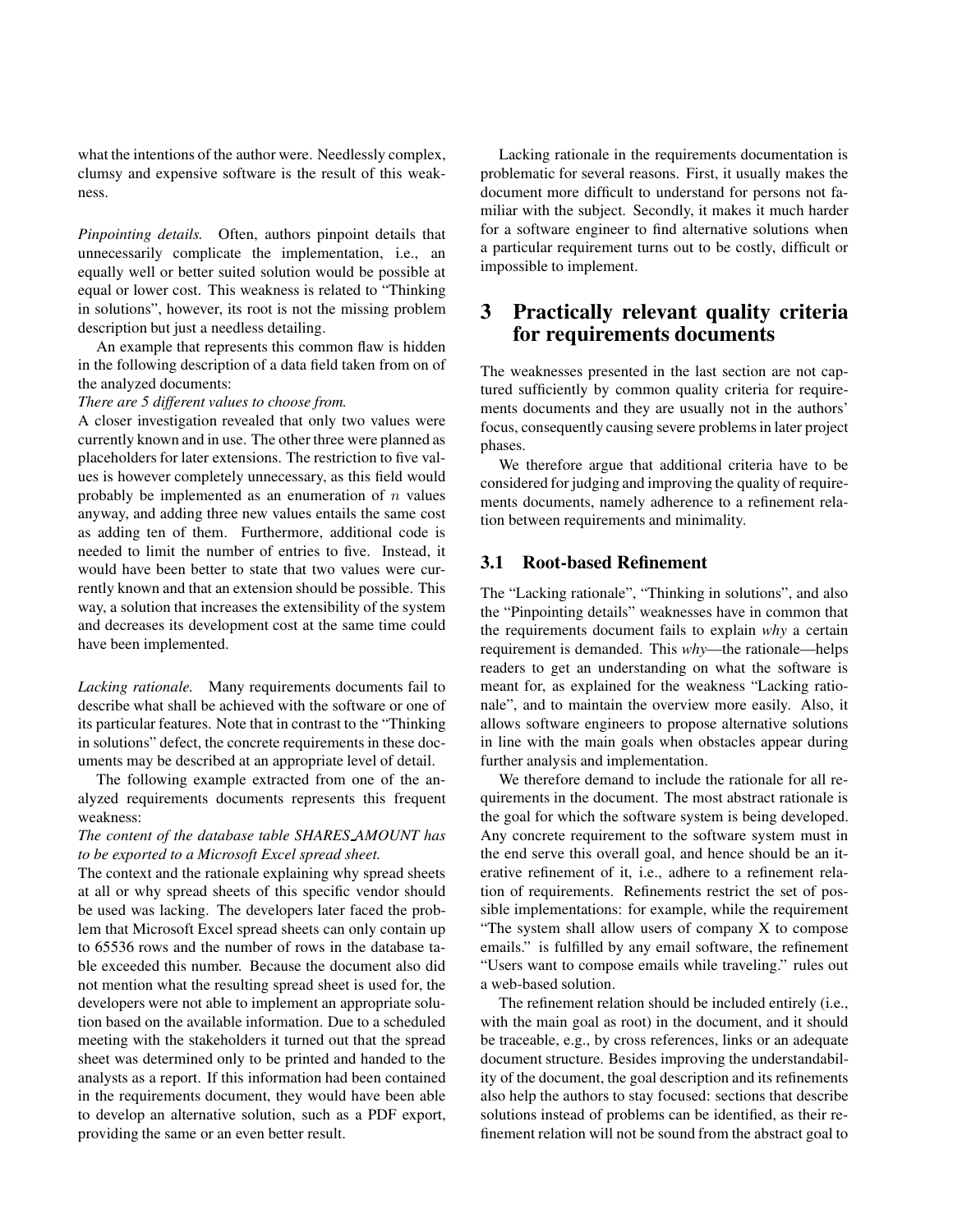a concrete requirement.

#### **3.2 Minimality**

A second issue that several of the above weaknesses have in common is that the requirements document contains too much information. Requirements documents need to specify what is required for developing the software as requested by the stakeholders<sup>1</sup>. In particular, they should not leave for implementations that do not fulfill the stakeholders' demands. However, any additional information possibly impedes the development of the software, as it makes the document longer and may rule out possible (and potentially more efficient) implementations, as explained for the "Trivialities", "Information out of scope" and "Pinpointing details" weaknesses.

We therefore affirm that the minimality of a requirements document—in particular the avoidance of superfluous details—is an important quality criterion, which is, unfortunately, often neglected.

Demanding minimality and the inclusion of the requirements rationale simultaneously may seem contradictory. However, there are good reasons for including the rationale in the document, as we have explained above. Therefore this information is not to be considered superfluous, while needlessly detailed descriptions and information out of scope are. Furthermore, the refinement relation described above can be helpful for obtaining minimality: if the information on a certain level of detail describes an aspect accurately enough to allow no wrong systems to fulfill the specification, it is unnecessary to refine it further. In other words, if the question "Does the goal description already express the needs of the stakeholders sufficiently?" can be positively answered, there is no need for a more detailed description.

#### **3.3 Relation to other quality criteria**

The proposed quality criteria do not only lead to a requirements document that can be efficiently used in the development process but also have a positive impact on the characteristics of good requirements specification according to IEEE [3].

With the overall goal and its refined goals included in the document, it is more likely that incorrect requirements will be detected in an early phase of the project, as they might be in contradiction with one of the goals and thereby visible to an attentive reader. The analysis of the rationale using "why"-questions also helps to identify requirements that were missed out and thus to increase completeness, as explained in [10].



**Figure 1. The Requirements Information Pyramid (RIP)**

Furthermore, the modifiability of each requirement is improved, as the rationale leading to the requirement is contained in the same document and can be used to determine the impact of the change.

## **4 Information structure visualizations**

The authors of requirements documents are usually unaware of the shortcomings described above and their consequences. It is thus crucial to not only define quality criteria for requirements documents, but to also develop ways of communicating them to authors in practice.

In the following, we introduce a graphical representation for this purpose. The criteria will be illustrated through visualizations of requirements documents and the systems they specify, the *Requirements Information Pyramid* (RIP) and the *Space of Solutions* (SoS).

### **4.1 RIP and SoS**

The *Requirements Information Pyramid* shown in figure 1 visualizes the refinement structure of the information in a requirements document. Every piece of information in the document is represented by a gray dot. Hence, the gray area is a representation of the information that is actually contained in a document. If the dot is located between the black boundaries the information specifies a characteristic of the system that is demanded by the stakeholders. A gray area outside the pyramid represents unnecessary information that does not influence the implementation of the system and that therefore does not add any value to the description.

The pyramid shape results from the hierarchical refinement of the information in the requirements document. The peak of the pyramid represents the overall goal of the system to be built (level of detail 1). Every further gray area is a more refined and detailed description of the information above it: the middle region states general intentions

<sup>&</sup>lt;sup>1</sup>In this paper, we do not distinguish different groups of stakeholders with potentially differing requirements.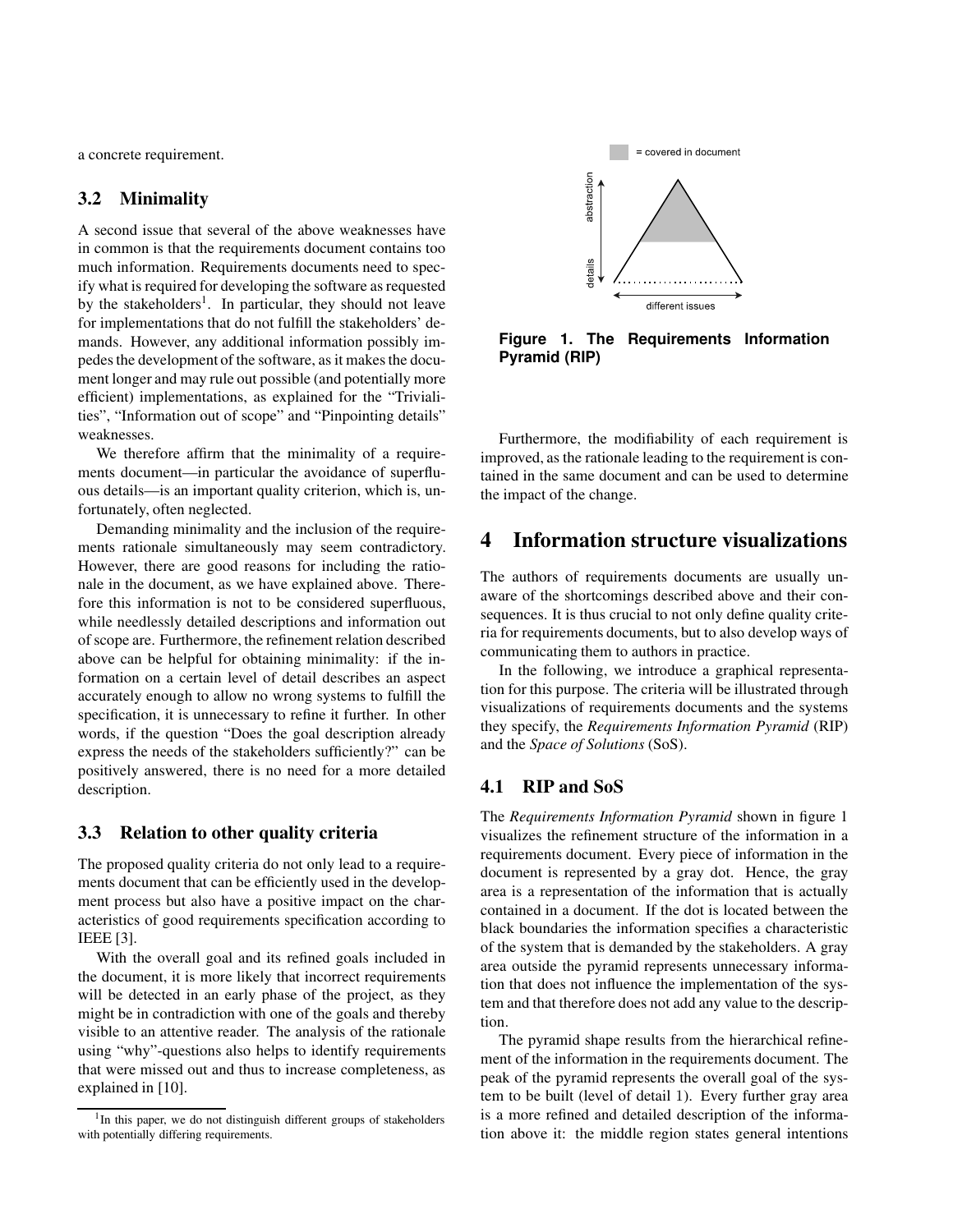

**Figure 2. The Space of Solutions (SoS)**

and requirements to the system, the lower regions stand for more detailed information on the same issues. We consider the implemented source code (together with additional information about the deployment and the infrastructure the system is running in) as the most detailed description of a system. This information can be found on the very bottom of the pyramid, and is usually not contained in the gray area (i.e., the document) any more.

Figure 2 shows the visualization *Space of Solutions*. The rectangle represents the space of all possible software systems. Every dot in the rectangle stands for a specific implementation. The areas surrounded by a line enclose sub sets that fulfill the requirements in a document at a certain level of detail. SoS and RIP provide two different perspectives on the same requirements document, as can be seen in figures 2 and 3 for four levels of detail of the requirements documentation (denoted with the numbers 1 to 4). In the first phase only the overall goal is specified and thus the set of possible solutions is only roughly delimited. In the further phases more detailed information about the requirements is added to the document. As a result, the gray area in the RIP becomes bigger and expands to the lower part of the pyramid. At the same time, the set of possible solutions becomes smaller and excludes those solutions that are in conflict with requirement details. When the requirements documentation is completed, only a few solutions remain in the set of solutions (level of detail 3) Finally, an implementation of the software would be represented as a completely filled RIP and a single dot in the SoS (level of detail 4).

#### **4.2 Visualizing weaknesses**

In the following, we are going to apply the visualizations to the weaknesses listed in section 2 and provide a RIP and/or SoS for each of the weaknesses. The visualizations represent the information structure of the requirements document in a technology-free and domain-independent manner. Thus, they can be used as the basis for discussions between the stakeholders, domain experts and software engineers about the quality of the document.

*Trivialities / Pinpointing details.* A document that contains trivialities is visualized in drawing (A) in figure 4.



**Figure 3. Different levels of detail**



**Figure 4. Weaknesses in documents**

It refines the information contained in the document very deeply. A document in which a single requirement is described on a very fine-grained level of detail is shown in drawing (B). It is obvious that the larger the gray area is the more difficult it is to maintain the overview and to modify the document.

Still, these drawings may represent appropriate requirements documents if the most detailed information is specifically demanded by the stakeholders.

However, if the details are not actual requirements of the stakeholders, they unnecessarily restrict the possible implementations. Figure 5 shows an SoS where—due to overspecification—the set of implementations allowed by the document (white) is much smaller than the set of implementations that would satisfy the needs of the stakeholders (dotted border). Hence, the requirements document unnecessarily excludes a large number of implementations (dark stripes), some of which may be cheaper to implement or provide greater flexibility or usability than the solutions specified by the document.

*Information out of scope.* A representation of a document that contains information beyond the scope initially defined for the document can be seen in drawing (C). This information is a superfluous addition to the requirements document that only lengthens it without adding value for the implementation of the software.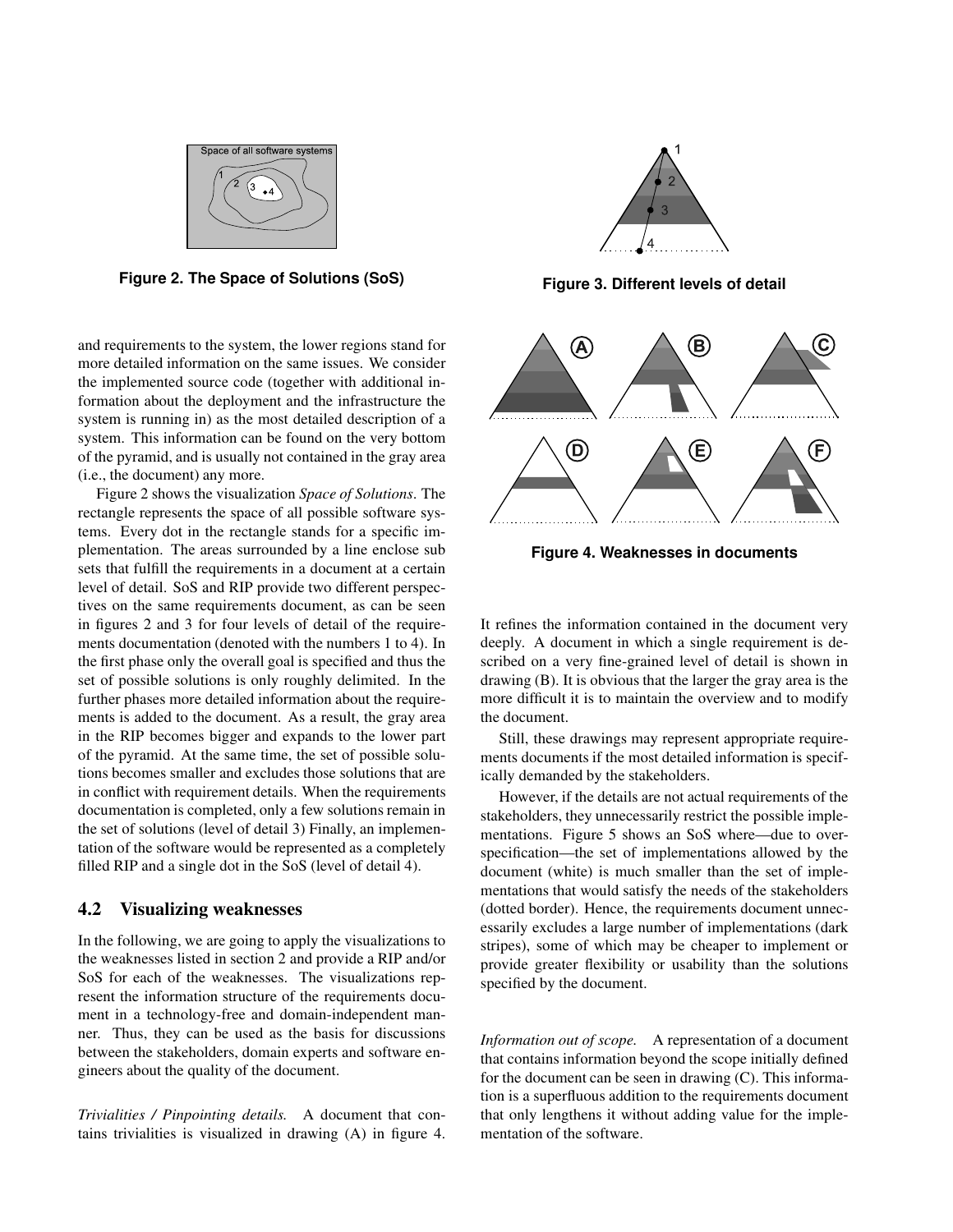

**Figure 5. Constraining the solution too much**

*Lacking rationale / Thinking in solutions.* If the rationale for a requirement is partially or completely missing, the path from the top of the pyramid to the information item specifying the solution is broken. This situation is shown in drawing (D)—where the overall goal is missing—and drawing (E)—where an intermediate refinement step is missing. If authors write down solutions instead of requirements they usually skipped some levels of detail and finally ended on a very low level, as in (F).

## **5 Related Work**

The definition and refinement of goals has been identified as an essential part of requirements engineering [10]. While these goal-oriented approaches provide methods for requirements elicitation as well as formal and semi-formal models for requirements specification, we focus on the information structure within a (usually textual) requirements document. We highlight that the root of the refinement must be the overall business goal, and that all refinement steps must be included in the document.

The refinement of goals to detailed descriptions of requirements is related to the traceability of requirements [11, 12]. These articles investigate the ability to follow the lifecycle of a requirement, all the way from the requirements description to a specific code line. Our concept does not link a requirements descriptions with a code fragment but with more abstract information about the requirement within the requirements document.

Cockburn [13] distinguishes differently "colored" use cases for different levels of abstraction. White use cases describe overall goals, blue use cases describe user goals etc. Cockburn emphasizes that all levels are necessary in order to get a complete description. The RIP can thus be seen as a generalization of Cockburn's color system.

We pinpoint minimality as a crucial characteristic in requirements documentation and see it as a main success factor for the efficient usage of the requirements documents in the further development process. In literature, this issue is mentioned in [10, 14], but not at all addressed in the IEEE recommendations [3] or [15]. [16] describes the harmful effects of specifying superfluous constraints.

## **6 Conclusion**

This paper demonstrates that a requirements document may, although providing a complete and consistent specification of a software, contain flaws that render it nearly unusable in subsequent project phases. Issues such as the sheer size of a document, the restrictions it imposes on the possible implementations and its readability are widely ignored in scientific research, although they pose serious threats to a project in practice. We have argued that following a *root-based refinement* approach and keeping a focus on *minimality* improves the quality of requirements documents, which is a prerequisite for their helpful use. As we have experienced in our daily work, the visualizations RIP and SoS with their technology-free nature serve as a simple and effective basis for discussions between stakeholders, domain experts and software engineers with the aim to identify, explain and resolve weaknesses in requirements documents.

## **References**

- [1] Bashar Nuseibeh and Steve Easterbrook. Requirements engineering: a roadmap. In *ICSE '00: Proceedings of the Conference on the Future of Software Engineering*, pages 35–46, New York, NY, USA, 2000. ACM Press.
- [2] Betty H. C. Cheng and Joanne M. Atlee. Research directions in requirements engineering. In *FOSE '07: 2007 Future of Software Engineering*, pages 285–303, Washington, DC, USA, 2007. IEEE Computer Society.
- [3] IEEE. Recommended practice for software requirements specifications. Standard IEEE Std 830-1993, Institute of Electrical and Electronic Engineers, 1993.
- [4] Constance L. Heitmeyer. Software cost reduction. In John J. Marciniak, editor, *Encyclopedia of Software Engineering*, 2002.
- [5] Vincenzo Gervasi and Didar Zowghi. Reasoning about inconsistencies in natural language requirements. In *ACM Transactions on Software Engineering and Methodology*, volume 14, pages 277–330, July 2005.
- [6] C.L. Heitmeyer and R.D. Jeffords. Applying a formal requirements method to three NASA systems: Lessons learned. In *Aerospace Conference, IEEE*, pages 1–10, March 2007.
- [7] Michael G. Hinchey, James L. Rash, and Christopher A. Rouff. Requirements to design to code: Towards a fully formal approach to automatic code generation. Technical Report TM-2005-212774, NASA Goddard Space Flight Center, USA, January 2005.
- [8] Tom Rothamel, Yanhong A. Liu, Constance L. Heitmeyer, and Elizabeth I. Leonard. Generating optimized code from SCR specifications. In *LCTES '06: Proceedings of the 2006 ACM SIGPLAN/SIGBED conference on language, compilers, and tool support for embedded systems*, pages 135–144, New York, NY, USA, 2006. ACM.
- [9] Luisa Mich, Mariangela Franch, and Pierluigi Inverardi. Market research for requirements analysis using linguistic tools. *Requirements Engineering*, 9(1):40–56, 2004.
- [10] Axel van Lamsweerde. Goal-oriented requirements engineering: A guided tour. In *Proceedings of 5th IEEE International Symposium on Requirements Engineering, Toronto*, pages 249–263, August 2001.
- [11] Orlena C.Z. Gotel and Anthony C.W. Finkelstein. An analysis of the requirements traceability problem. In *Proceedings of the First IEEE International Conference on Requirements Engineering, Colorado springs*, pages 94–101, April 1994.